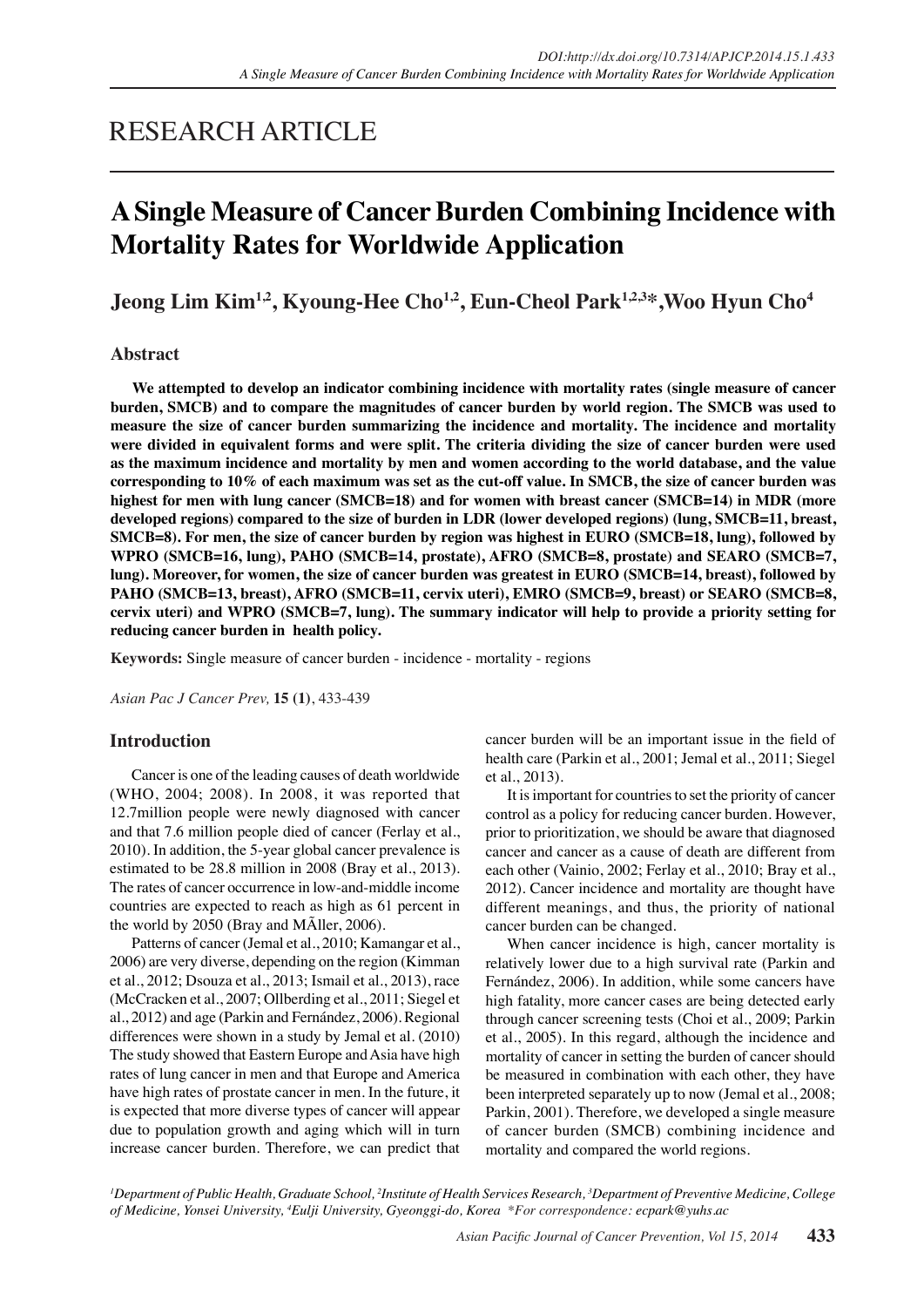## *Jeong Lim Kim et al* **Materials and Methods**

### *Data*

Data were obtained from the GLOBOCAN 2008 IARC (The International Agency for Research on Cancer) and age-standardized (ASRs, per 100,000 populations) incidence and mortality rates of cancer (WHO). Cancer types included 22 in men and 24 women, and Kaposi sarcoma (C46) was excluded from the analysis due to insufficient data by region. Analyses included world, more developed regions, MDR; less developed regions, LDR, and WHO 6 regions (Africa region, AFRO; Americas region, PAHO; East mediterranean region, EMRO; Europe reion, EURO; South-east Asia region, SEARO; Western Pacific region, WPRO).

#### *Single measure of cancer burden (SMCB)*

We developed the SMCB, in order to compare the sizes of regional cancer burden. The SMCB was defined as the summary measuring the incidence and mortality from cancer: *SMCB=INC+MOR*

The sizes of incidence and mortality was measured the each size to classified as equivalent form. The sizes were based on the maximum incidence and mortality rates by men and women according to the world database. The value corresponding to 10% of the maximum was set as the cut-off value. The sizes of incidence and mortality were defined using the maximum and cut-off, and were classified into a total of 10 stages. The maximum incidence was 66.7, and the maximum mortality was 42.0.

The size of incidence or mortality was classified using the formula below:

$$
(n-1) \times \frac{INC_{\max}}{10} < \; INC_{\text{(q)}} \leq \; n \times \frac{INC_{\max}}{10}
$$

Where n refers to the size for the incidence or mortality vary from 1 to 10. In order to divide the range for each of the sizes, 1 was subtracted from n, and the result was multiplied by 10 percent of the maximum incidence or mortality. The calculated value corresponded to one part of range, and in the other part, n was multiplied by 10%

of the maximum incidence or mortality.

Thus, if the size of incidence or mortality was 1, the range corresponded to the values up to 10% between the minimum and maximum; each maximum was included in the 10. This method was applied to incidence and mortality, respectively. The higher the size of cancer burden, the higher the n. In addition, the more number of SMCB increase, the more the cancer burden increase.

## **Results**

The overall cancer burden was higher for men than for women. In a comparison of incidence and mortality by sex, total cancer incidence of the World was 187.1 in men and 152.2 in women, and total cancer mortality of the World was 116.2 in men and 78.7 in women. Total cancer incidence in the more developed regions (MDR; men 281.8, women 212.6) was higher than that in the less developed regions (LDR; men 144.5, women 125.7). In addition, total cancer mortality in the more developed regions (MDR; men 130.1, women 78.6) was higher than that in the less developed regions (LDR; men 107.9, women 77.0). Total cancer incidence for men in the MDR was approximately 2-fold higher than that in the LDR. However, regarding total cancer mortality in women, there was a very small difference between the LDR and MDR. With regard to total cancer incidence in men and women in WHO  $6<sup>th</sup>$  continents, men had the highest incidence in EURO (262.2) and women had the highest incidence in PAHO (197.1), while total cancer mortality was the highest in both men and women in WPRO. Total cancer incidence and mortality were lowest compare to other regions in SEARO for men (incidence 90.2, mortality 72.1) and in EMRO for women (incidence 91.2, mortality 63.2). Cancers with the highest incidence across all continents were prostate cancer (66.7) in men and breast cancer (62.8) in women. These cancers had the highest incidences in PAHO (men) and in EURO (women), respectively. On the other hand, cancers that resulted in the highest mortality were lung cancer (42.0) in men and cervix uteri cancer

|  | Table 1. Age-standardized Cancer Incidence and Mortality Rates of Cancer Sites by Sex and Regions |  |
|--|---------------------------------------------------------------------------------------------------|--|
|  |                                                                                                   |  |

| Regions                              | Male  |      |          |     |                              |       |      | Female         |     |                  |
|--------------------------------------|-------|------|----------|-----|------------------------------|-------|------|----------------|-----|------------------|
|                                      | Total |      | Max      |     | Min                          | Total |      | Max            |     | Min              |
| Incidence                            |       |      |          |     |                              |       |      |                |     |                  |
| World                                | 187.1 | 33.8 | Lung     | 1.2 | Hodgkins                     | 152.2 | 38.9 | <b>Breast</b>  | 0.6 | Larynx           |
| More Developed Regions (MDR)         | 281.8 | 61.7 | Prostate | 0.6 | Nasopharynx                  | 212.6 | 66.4 | <b>Breast</b>  | 0.2 | Nasopharynx      |
| Less Developed Regions (LDR)         | 144.5 | 27.6 | Lung     | 0.7 | Melanoma                     | 125.7 | 27.1 | <b>Breast</b>  | 0.5 | Hodgkins         |
| WHO Africa Region (AFRO)             | 91.2  | 20.4 | Prostate | 0.4 | Gallbladder, Testis          | 104.2 | 30.7 | Cervix Uteri   | 0.3 | Larynx           |
| WHO Americas Region (PAHO)           | 235.7 | 66.7 | Prostate | 0.5 | Nasopharynx                  | 197.1 | 57.2 | <b>Breast</b>  | 0.2 | Nasopharynx      |
| WHO East Mediterranean Region (EMRO) | 92.5  | 12.0 | Lung     | 0.5 | Melanoma                     | 91.2  | 29.3 | <b>Breast</b>  | 0.4 | Melanoma         |
| WHO Europe Reion (EURO)              | 262.2 | 55.3 | Prostate | 0.6 | Nasopharynx                  | 193.1 | 62.8 | <b>Breast</b>  | 0.2 | Nasopharynx      |
| WHO South-East Asia Region (SEARO)   | 90.2  | 16.6 | Lung     | 0.2 | Melanoma                     | 107.5 | 26.1 | <b>Breast</b>  | 0.2 | Melanoma         |
| WHO Western Pacific Region (WPRO)    | 210.9 | 44.0 | Lung     | 0.5 | Hodgkins                     | 150.8 | 26.3 | <b>Breast</b>  | 0.3 | Hodgkins         |
|                                      |       |      |          |     |                              |       |      |                |     | Other Pharynx    |
| Mortality                            |       |      |          |     |                              |       |      |                |     |                  |
| World                                | 116.2 | 29.2 | Lung     | 0.3 | Testis, Thyroid              | 78.7  | 12.4 | <b>B</b> reast | 0.3 | Hodgkins, Larynx |
| More Developed Regions (MDR)         | 130.1 | 39.2 | Lung     | 0.3 | Nasopharynx, Testis, Thyroid | 78.6  | 15.3 | <b>Breast</b>  | 0.1 | Nasopharynx      |
| Less Developed Regions (LDR)         | 107.9 | 24.4 | Lung     | 0.3 | Melanoma,                    | 77.0  | 10.7 | <b>Breast</b>  | 0.3 | Hodgkins         |
|                                      |       |      |          |     | Testis, Thyroid              |       |      |                |     | Melanoma         |
| WHO Africa Region (AFRO)             | 76.0  | 14.5 | Prostate | 0.2 | Testis                       | 76.2  | 21.7 | Cervix Uteri   | 0.2 | Larynx           |
| WHO Americas Region (PAHO)           | 103.0 | 28.1 | Lung     | 0.2 | Nasopharynx                  | 79.5  | 15.9 | Lung           | 0.1 | Nasopharynx      |
| WHO East Mediterranean Region (EMRO) | 74.5  | 11.2 | Lung     | 0.3 | Melanoma                     | 63.2  | 16.0 | <b>Breast</b>  | 0.2 | Melanoma         |
| WHO Europe Reion (EURO)              | 139.5 | 42.0 | Lung     | 0.3 | Nasopharynx, Thyroid         | 80.7  | 16.7 | <b>Breast</b>  | 0.1 | Nasopharynx      |
| WHO South-East Asia Region (SEARO)   | 72.1  | 15.2 | Lung     | 0.1 | Melanoma of Skin             | 68.5  | 13.7 | Cervix Uteri   | 0.1 | Melanoma         |
| WHO Western Pacific Region (WPRO)    | 146.3 | 37.2 | Lung     | 0.1 | Testis                       | 82.5  | 15.7 | Lung           | 0.1 | Hodgkins         |

\*Except Kaposi Sarcoma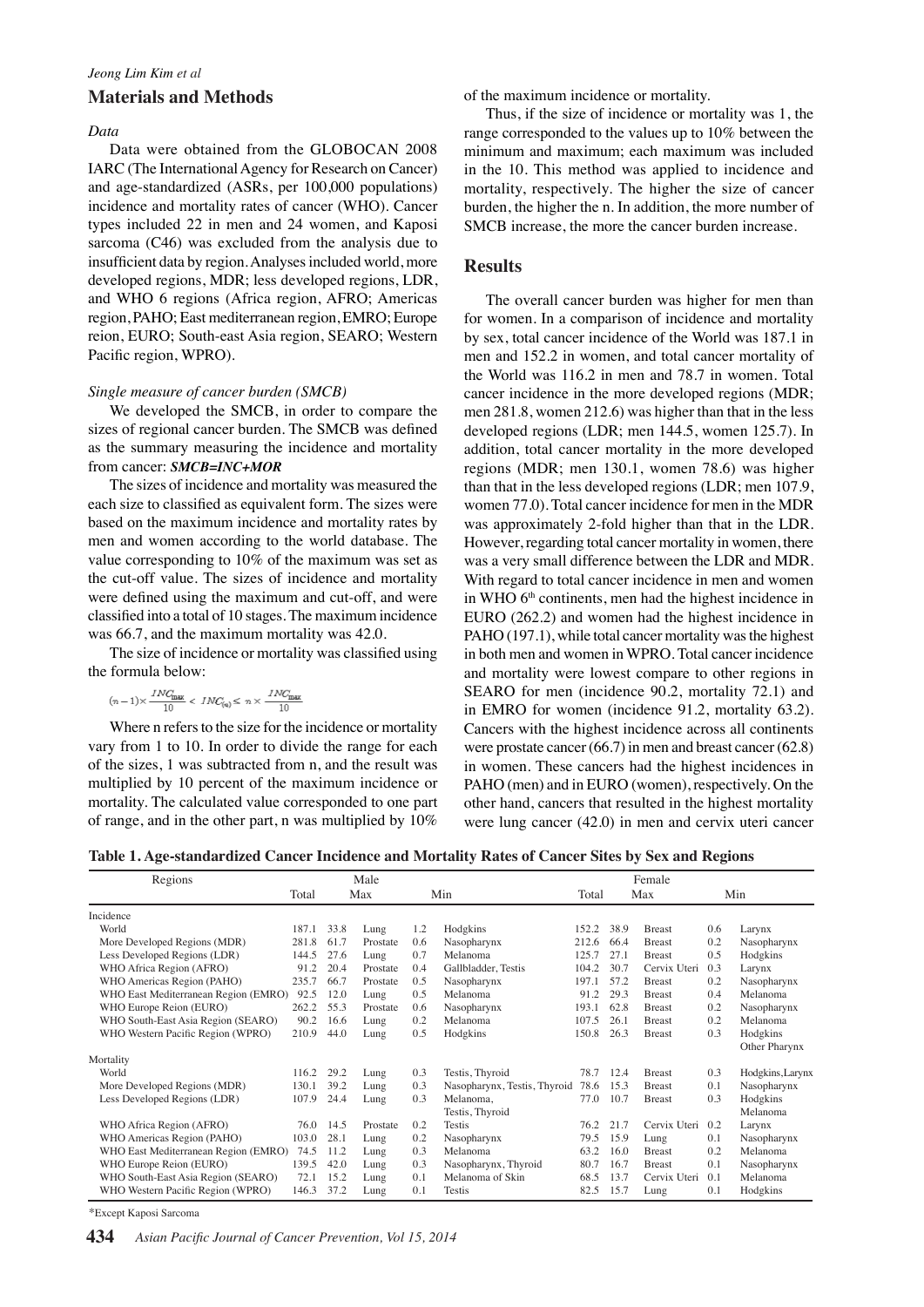| Regions                       | Ranks          | Incidence        |      | Size                   | Mortality                                                                                                                                                                                                                                                                                     |         | Size                        | <b>SMCB</b>      |                |                   |
|-------------------------------|----------------|------------------|------|------------------------|-----------------------------------------------------------------------------------------------------------------------------------------------------------------------------------------------------------------------------------------------------------------------------------------------|---------|-----------------------------|------------------|----------------|-------------------|
| World                         | 1              | Lung             | 33.8 | 6                      | Lung                                                                                                                                                                                                                                                                                          | 29.2    | $\tau$                      | Lung             | 13             |                   |
|                               | $\overline{c}$ | Prostate         | 27.9 | 5                      | Liver                                                                                                                                                                                                                                                                                         | 14.5    | $\overline{4}$              | Colorectum       | $\tau$         |                   |
|                               | 3              | Colorectum       | 20.3 | $rac{4}{3}$ 00.0       | Stomach                                                                                                                                                                                                                                                                                       | 14.2    | $\overline{4}$              | Prostate         | 7              |                   |
|                               | $\overline{4}$ | Stomach          | 19.7 |                        | Colorectum                                                                                                                                                                                                                                                                                    | 9.6     | 3                           | Stomach          | $\tau$         |                   |
|                               | 5              | Liver            | 16.0 | 3                      | Oesophagus                                                                                                                                                                                                                                                                                    | 8.5     | 3                           | Liver            | $\tau$         |                   |
| More Developed Regions (MDR)  | 1              | Prostate         | 61.7 | 10                     | Lung                                                                                                                                                                                                                                                                                          | 39.2    | 10                          | Lung             | 18             |                   |
|                               | $\overline{c}$ | Lung             | 47.1 | 8                      | Colorectum                                                                                                                                                                                                                                                                                    | 15.1    | $\overline{4}$              | Prostate         | 13             |                   |
|                               | 3              | Colorectum       | 37.7 | 675.0                  | Prostate                                                                                                                                                                                                                                                                                      | 10.5    | 3                           | Colorectum       | 10             |                   |
|                               | $\overline{4}$ | Stomach          | 16.7 | 3                      | Stomach                                                                                                                                                                                                                                                                                       | 10.3    | 3                           | Stomach          | 6              |                   |
|                               | 5              | Bladder          | 16.3 | 3                      | Pancreas                                                                                                                                                                                                                                                                                      | 7.9     | $\mathfrak{2}$              | Bladder          | 5              | 100.0             |
| Less Developed Regions (LDR)  | $\mathbf{1}$   | Lung             | 27.6 | 5                      | Lung                                                                                                                                                                                                                                                                                          | 24.4    | 6                           | Lung             | 11             |                   |
|                               | $\overline{c}$ | Stomach          | 20.9 | 450.0                  | Liver                                                                                                                                                                                                                                                                                         | 17.3    | 5                           | Liver            | 8              |                   |
|                               | 3              | Liver            | 18.8 | 3                      | Stomach                                                                                                                                                                                                                                                                                       | 15.9    | $\overline{4}$              | Stomach          | 8              |                   |
|                               | $\overline{4}$ | Colorectum       | 12.1 | $\overline{2}$         | Oesophagus                                                                                                                                                                                                                                                                                    | 10.1    | 3                           | Oesophagus       | 5              | 75.0              |
|                               | 5              | Prostate         | 11.9 | $\overline{c}$         | Colorectum                                                                                                                                                                                                                                                                                    | 6.8     | $\mathfrak{2}$              | Colorectum       | $\overline{4}$ |                   |
| WHO Africa Region (AFRO)      | $\mathbf{1}$   | Prostate         | 20.4 | 4                      | Prostate                                                                                                                                                                                                                                                                                      | 14.5    | $\overline{4}$              | Prostate         | 8              |                   |
|                               | $\overline{c}$ | Liver            | 12.5 | 25.0<br>$\overline{c}$ | Liver                                                                                                                                                                                                                                                                                         | 12.6    | $\overline{4}$              | Liver            | 6              |                   |
|                               | 3              | Oesophagus       | 8.0  | $\mathbf{2}$           | Oesophagus                                                                                                                                                                                                                                                                                    | 7.7     | $\mathfrak{2}$              | Colorectum       | $\overline{4}$ |                   |
|                               | $\overline{4}$ | Colorectum       | 7.0  | $\sqrt{2}$             | Lung                                                                                                                                                                                                                                                                                          | 6.3     | $\sqrt{2}$                  | Oesophagus       | $\overline{4}$ | 50.0              |
|                               | 5              | Lung             | 6.6  | $\mathbf{1}$           | Colorectum                                                                                                                                                                                                                                                                                    | 5.7     | $\mathfrak{2}$              | Lung             | 3              |                   |
| WHO Americas Region (PAHO)    | $\mathbf{1}$   | Prostate         | 66.7 | 10                     | $0$ Lung                                                                                                                                                                                                                                                                                      | 28.1    | $\tau$                      | Prostate         | 14             |                   |
|                               | $\overline{c}$ | Lung             | 34.0 | 6                      |                                                                                                                                                                                                                                                                                               | 12.9    |                             | Lurg             | 13             |                   |
|                               | 3              | Colorectum       | 23.8 | $\overline{4}$         | Prostate $\overline{\text{L}}$<br>Colorectu                                                                                                                                                                                                                                                   | $\,8.8$ | $\frac{84}{53}$             | Colorectum       | $\tau$         | $25.0\text{pc}^2$ |
|                               | $\overline{4}$ | <b>Bladder</b>   | 13.0 | $\mathfrak{2}$         |                                                                                                                                                                                                                                                                                               | 7.8     |                             | Stomach          | $\overline{4}$ |                   |
|                               | 5              | Stomach          | 10.7 | 2                      |                                                                                                                                                                                                                                                                                               | 5.9     | $\frac{5}{8}$ <sup>2</sup>  | Lewaemia         | $\overline{4}$ |                   |
| WHO East Mediterranean Region | $\mathbf{1}$   | Lung             | 12.0 | $\mathfrak{2}$         |                                                                                                                                                                                                                                                                                               | 11.2    | $\overline{6}$ <sup>3</sup> | Lung             | 5              |                   |
| (EMRO)                        | $\overline{c}$ | <b>Bladder</b>   | 10.0 | $\mathfrak{2}$         |                                                                                                                                                                                                                                                                                               | $7.8\,$ |                             | Bladder          | $\overline{4}$ |                   |
|                               | 3              | Stomach          | 8.4  | $\overline{c}$         |                                                                                                                                                                                                                                                                                               | 6.7     | $rac{1}{2}$                 | Colorectum       | $\overline{4}$ | $\bf{0}$          |
|                               | 4              | Prostate         | 7.6  | $\mathfrak{2}$         |                                                                                                                                                                                                                                                                                               | 5.7     |                             | Prostate         | $\overline{4}$ |                   |
|                               | 5              | Colorectum       | 6.7  | $\overline{c}$         |                                                                                                                                                                                                                                                                                               | 5.2     | $\overline{\mathfrak{g}}_2$ | Stomach          | $\overline{4}$ |                   |
| WHO Europe Reion (EURO)       | $\mathbf{1}$   | Prostate         | 55.3 | 9                      |                                                                                                                                                                                                                                                                                               | 42.0    | $\tilde{4}0$                | Lung             | 18             |                   |
|                               | $\mathfrak{2}$ | Lung             | 48.1 | 8                      |                                                                                                                                                                                                                                                                                               | 16.3    | $\overline{4}$              | Prostate         | 12             |                   |
|                               | 3              | Colorectum       | 35.3 | 6                      |                                                                                                                                                                                                                                                                                               | 11.9    | 3                           | Colorectum       | 10             |                   |
|                               | $\overline{4}$ | Bladder          | 16.5 | 3                      | Prostate<br>Prostate<br>Colorectu <b>de</b><br>Stomach serves and the prostate<br>Pancreas and the prostate<br>Lung<br>Stomach serves are prosed by the prostate<br>Colorectude<br>Stomach $\geq$<br>Prostate<br>Prostate<br>Prostate<br>Stomach $\geq$<br>Prostate $\geq$<br>Pancreas $\geq$ | 11.7    | 3                           | Stomach          | 6              |                   |
|                               | 5              | Stomach          | 15.1 | 3                      |                                                                                                                                                                                                                                                                                               | 7.7     | 3                           | Bladder          | 5              |                   |
| WHO South-East Asia Region    | $\mathbf{1}$   | Lung             | 16.6 | 3                      | Lung                                                                                                                                                                                                                                                                                          | 15.2    | $\overline{4}$              | Lung             | $\tau$         |                   |
| (SEARO)                       | $\overline{c}$ | Lip, oral cavity | 8.4  | $\mathfrak{2}$         | Liver                                                                                                                                                                                                                                                                                         | 6.2     | $\mathfrak{2}$              | Colorectum       | $\overline{4}$ |                   |
|                               | 3              | Colorectum       | 7.4  | $\sqrt{2}$             | Lip, oral cavity                                                                                                                                                                                                                                                                              | 5.7     | $\mathfrak{2}$              | Liver            | $\overline{4}$ |                   |
|                               | $\overline{4}$ | Liver            | 6.7  | $\mathfrak{2}$         | Other pharynx                                                                                                                                                                                                                                                                                 | 5.7     | $\sqrt{2}$                  | Lip, oral cavity | $\overline{4}$ |                   |
|                               | 5              | Other pharynx    | 6.6  | $\mathbf{1}$           | Stomach                                                                                                                                                                                                                                                                                       | 5.6     | $\mathfrak{2}$              | Oesophagus       | 3              |                   |
| WHO Western Pacific Region    | $\mathbf{1}$   | Lung             | 44.0 | $\tau$                 | Lung                                                                                                                                                                                                                                                                                          | 37.2    | 9                           | Lung             | 16             |                   |
| (WPRO)                        | $\overline{c}$ | Stomach          | 39.9 | 6                      | Liver                                                                                                                                                                                                                                                                                         | 30.9    | 8                           | Liver            | 14             |                   |
|                               | 3              | Liver            | 34.4 | 6                      | Stomach                                                                                                                                                                                                                                                                                       | 26.5    | $\tau$                      | Stomach          | 13             |                   |
|                               | $\overline{4}$ | Colorectum       | 21.3 | $\overline{4}$         | Oesophagus                                                                                                                                                                                                                                                                                    | 15.0    | $\overline{4}$              | Colorectum       | 7              |                   |
|                               | 5              | Oesophagus       | 18.9 | 3                      | Colorectum                                                                                                                                                                                                                                                                                    | 9.4     | 3                           | Oesophagus       | 7              |                   |
|                               |                |                  |      |                        |                                                                                                                                                                                                                                                                                               |         |                             |                  |                |                   |

**Table 2. Priority of Cancer Incidence, Mortality and Single Measure of Cancer Burden (SMCB) by Region (Men)**

\*Except Kaposi Sarcoma

(21.7) in women. Also, they had the highest values in EURO (men) and in AFRO (women). Thus, EURO was found to have the highest cancer incidence as well as the highest cancer mortality for both men and women.

In Tables 2 and 3, we identified a priority of regional cancer burden by cancer incidence and mortality, and according to the SMCB in order from highest to lowest. The sizes of incidence and mortality were calculated by applying the calculation method. The SMCB was shown to be a result of a combined size of cancer incidence and cancer mortality in the same cancer site.

For the priority of cancer burden, there were varied differences in cancer incidence, mortality, and SMCB, depending on the cancer site. Ranking of the SMCB combining the sizes of incidence and mortality became more marked. In particular, the SMCB showed a distinct difference in the ratio of existing cancer sites because the SMCB's incidence and mortality were measured in equivalent forms. Incidence, mortality and SMCB in men in the world had the highest value priority of lung cancer.

However, the incidence in men in MDR was highest in prostate cancer, and the mortality and SMCB were highest in lung cancer. By region, the incidence in men in PAHO and EURO had the highest values in prostate cancer, but the mortality and SMCB in both PAHO and EURO had the highest values in lung cancer. On the other hand, the incidence, mortality and SMCB in men in AFRO had the highest values in prostate cancer.

Regarding breast cancer in women, incidence, mortality and SMCB had the highest values in the world, MDR and LDR, and the results were the same as those in EMRO and EURO, while cervix uteri cancer had the highest value incidence, mortality and SMCB in AFRO. Cancer of priority in PAHO (Breast cancer) had the same as incidence and SMCB, while SEARO and WPRO had the same as mortality and SMCB. However, in SEARO (Cervix uteri cancer) and WPRO (Lung cancer), the same results were shown between mortality and SMCB. Based on these results (Table 2 and 3), we compared the sizes of regional cancer burden worldwide corresponding to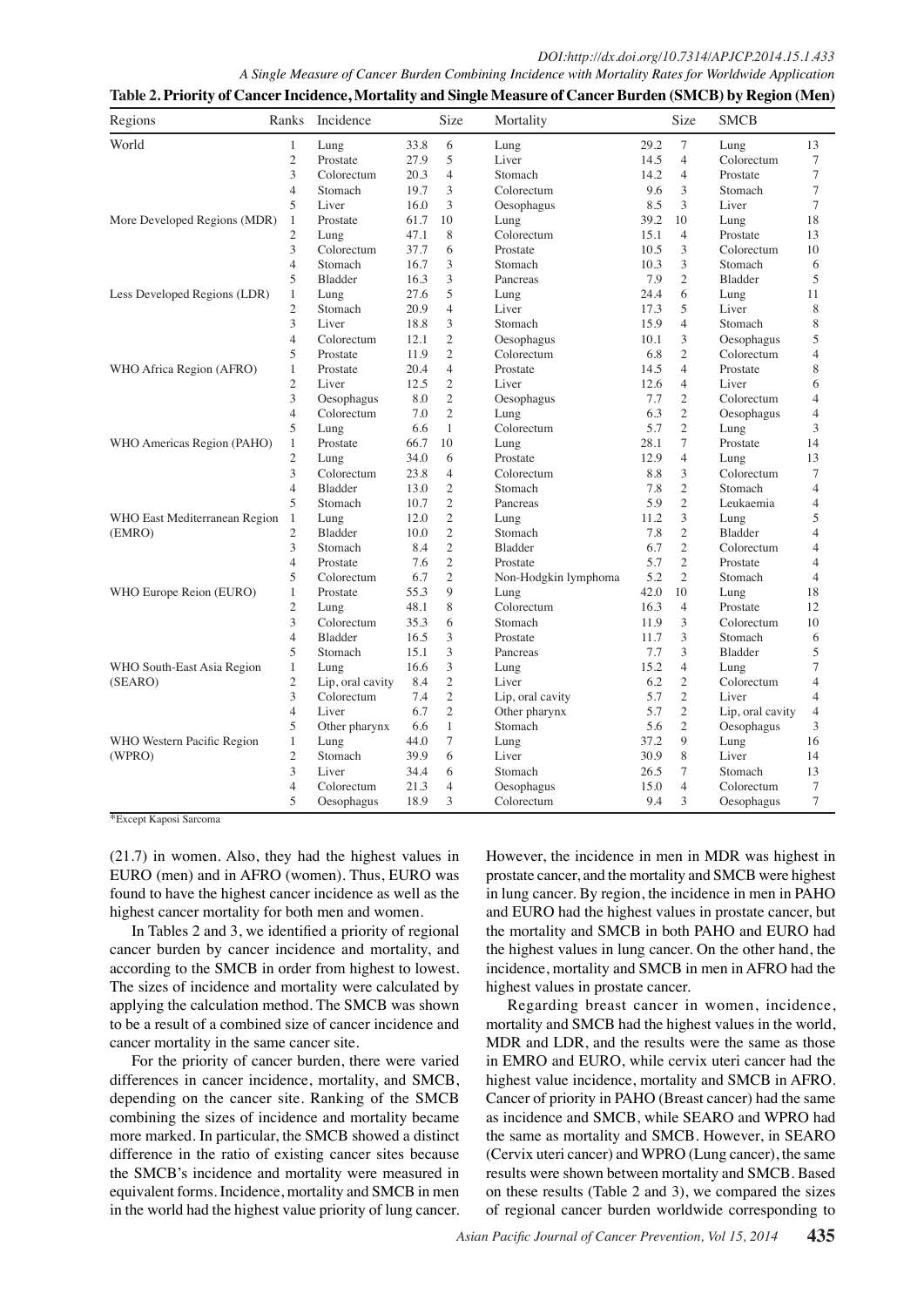| Jeong Lim Kim et al |  |
|---------------------|--|
|---------------------|--|

| Regions | Ranks                         | Incidence                | Size          |      |                                     | Mortality                               |                             | Size    |                                                         | <b>SMCB</b>              |                |
|---------|-------------------------------|--------------------------|---------------|------|-------------------------------------|-----------------------------------------|-----------------------------|---------|---------------------------------------------------------|--------------------------|----------------|
| World   |                               | $\mathbf{1}$             | <b>Breast</b> | 38.9 | 6                                   | <b>Breast</b>                           |                             | 12.4    | 3                                                       | <b>Breast</b>            | 9              |
|         |                               | $\overline{c}$           | Cervix uteri  |      | $^{15}_{14.6}$ 0.0 $^{3}_{3}$       | Lung                                    |                             | 10.9    | 3                                                       | Lung                     | 6              |
|         |                               | 3                        | Colorectum    |      |                                     | Cervix uteri                            |                             | 7.8     | $\overline{2}$                                          | Cervix uteri             | 5              |
|         |                               | $\overline{4}$           | Lung          | 13.5 | 3                                   | Colorectum                              |                             | 7.0     | $\overline{c}$                                          | Colorectum               | 5              |
|         |                               | 5                        | Stomach       | 9.1  | $\overline{2}$                      | Stomach                                 |                             | 6.9     | $\overline{2}$                                          | Stomach                  | $\overline{4}$ |
|         | More Developed Regions (MDR)  | $\mathbf{1}$             | <b>Breast</b> | 66.4 | 10                                  | <b>Breast</b>                           |                             | 15.3    | $\overline{4}$                                          | <b>Breast</b>            | 14             |
|         |                               | $\overline{2}$           | Colorectum    |      | 24.75.04                            | Lung                                    |                             | 13.6    | $\overline{4}$                                          | Colorectum               | $\tau$         |
|         |                               | 3                        | Lung          | 18.8 | 3                                   | Colorectum                              |                             | 9.7     | 3                                                       | Lung                     | $\tau$         |
|         |                               | $\overline{4}$           | Corpus uteri  | 13.0 | $\overline{c}$                      | Ovary                                   |                             | 5.1     | $\overline{2}$                                          | Ovary                    | $\overline{4}$ |
|         |                               | 5                        | Ovary         | 9.3  | $\mathbf{2}$                        | Pancreas                                |                             | 5.1     | $\overline{2}$                                          | Stomach                  | $\overline{4}$ |
|         | Less Developed Regions (LDR)  | $\mathbf{1}$             | <b>Breast</b> |      | 27.50.05                            | <b>Breast</b>                           |                             | 10.7    | 3                                                       | <b>Breast</b>            | 8              |
|         |                               | $\overline{c}$           | Cervix uteri  | 17.7 | 3                                   | Cervix uteri                            |                             | 9.7     | 3                                                       | Cervix uteri             | 6              |
|         |                               | 3                        | Lung          | 11.1 | $\mathfrak{2}$                      | Lung                                    |                             | 9.6     | 3                                                       | Lung                     | 5              |
|         |                               | $\overline{4}$           | Stomach       | 9.9  | $\overline{2}$                      | Stomach                                 |                             | 8.1     | $\mathfrak{2}$                                          | Colorectum               | $\overline{4}$ |
|         |                               | 5                        | Colorectum    |      | $\frac{9.4}{30.7}$ 5.0 <sup>2</sup> | Liver                                   |                             | 7.2     | $\overline{2}$                                          | Liver                    | $\overline{4}$ |
|         | WHO Africa Region (AFRO)      | $\mathbf{1}$             | Cervix uteri  |      |                                     | Cervix uteri                            |                             | 21.7    | 6                                                       | Cervix uteri             | 11             |
|         |                               | $\overline{c}$           | <b>Breast</b> | 26.5 | $\overline{4}$                      | <b>Breast</b>                           |                             | 15.4    | $\overline{4}$                                          | <b>Breast</b>            | 8              |
|         |                               | 3                        | Liver         | 6.1  | $\mathbf{1}$                        | Liver                                   |                             | 6.3     | $\overline{2}$                                          | Liver                    | 3              |
|         |                               | $\overline{4}$           | Colorectum    | 4.9  | $\mathbf{1}$                        | Colorectum                              |                             | 4.0     | $\mathbf{1}$                                            | Bladder                  | $\overline{2}$ |
|         |                               | 5                        | Oesophagus    | 4.0  | $\mathbf{0}_1$                      | Oesophagus                              |                             | 3.8     | $\mathbf{1}$                                            | Brain, nervous system 2  |                |
|         | WHO Americas Region (PAHO)    | $\mathbf{1}$             | <b>Breast</b> | 57.2 | 9                                   | L <sub>HH2</sub>                        |                             | 15.9    | $4400$ $2200$ $220$                                     | Breast 5<br>Lung 5       | 13             |
|         |                               | $\overline{c}$           | Lung          | 21.9 | $\overline{4}$                      | $B\overline{B}$ ast                     |                             | 13.7    |                                                         |                          | 8              |
|         |                               | 3                        | Colorectum    | 18.3 | 3                                   | $C_{\overline{B}}$ orectum              | treatment                   | 7.1     |                                                         | $Colorect \overline{a}m$ | 5              |
|         |                               | $\overline{4}$           | Cervix uteri  | 15.3 | 3                                   | $C_{\mathbf{B}}^{\mathbf{U}}$ vix uteri |                             | 6.5     |                                                         | Cervix uteri             | 5              |
|         |                               | 5                        | Corpus uteri  | 10.5 | $\mathfrak{2}$                      | Pancreas                                |                             | $4.5\,$ | $2\overline{5}$                                         | Ovary                    | $\overline{4}$ |
|         | WHO East Mediterranean Region | $\mathbf{1}$             | <b>Breast</b> | 29.3 | 5                                   | <b>B</b> east                           |                             | 16.0    |                                                         | <b>Breast</b>            | 9              |
| (EMRO)  |                               | $\overline{c}$           | Cervix uteri  | 9.0  | $\overline{2}$                      | $C\bar{S}$ vix uteri                    |                             | 5.8     | $422$<br>$11$<br>$1$<br>$1$<br>$1$<br>$1$<br>$1$<br>$1$ | Cervix uteri             | $\overline{4}$ |
|         |                               | 3                        | Colorectum    | 5.4  | $\mathbf{1}$                        | Colorectum                              |                             | 4.1     |                                                         | Colorectum               | $\overline{c}$ |
|         |                               | $\overline{4}$           | Ovary         | 4.8  | $\mathbf{1}$                        | S∯mach                                  |                             | $4.0\,$ |                                                         | Bladder                  | $\overline{2}$ |
|         |                               | 5                        | Stomach       | 4.3  | $\mathbf{1}$                        | $\overline{\mathrm{O}}$ ary             |                             | 3.7     |                                                         | Brain, nervous system    | $\overline{2}$ |
|         | WHO Europe Reion (EURO)       | $\mathbf{1}$             | <b>Breast</b> | 62.8 | 10                                  | $B_{\rm E}^{\bar \sigma}$ ast           | <b>Newly diagnosed with</b> | 16.7    | $\overline{4}$                                          | <b>Breast</b>            | 14             |
|         |                               | $\overline{2}$           | Colorectum    | 22.7 | $\overline{4}$                      | Colorectum                              |                             | 10.3    | 3                                                       | Colorectum               | $\overline{7}$ |
|         |                               | 3                        | Lung          | 12.7 | $\overline{2}$                      | Lung                                    |                             | 10.3    | 3                                                       | Lung                     | 5              |
|         |                               | $\overline{\mathcal{L}}$ | Corpus uteri  | 12.3 | $\mathfrak{2}$                      | $S\overline{\rm f}$ <sub>omach</sub>    |                             | 5.7     | $\overline{2}$                                          | Stomach                  | $\overline{4}$ |
|         |                               | 5                        | Cervix uteri  | 10.1 | $\overline{c}$                      | Ovary                                   |                             | 5.3     | $\mathbf{1}$                                            | Ovary                    | $\overline{4}$ |
|         | WHO South-East Asia Region    | $\mathbf{1}$             | <b>Breast</b> | 26.1 | $\overline{4}$                      | Cervix uteri                            |                             | 13.7    | $\overline{4}$                                          | Cervix uteri             | 8              |
| (SEARO) |                               | $\overline{c}$           | Cervix uteri  | 24.4 | 4                                   | <b>Breast</b>                           |                             | 12.5    | 3                                                       | <b>Breast</b>            | $\overline{7}$ |
|         |                               | 3                        | Colorectum    | 6.5  | $\mathbf{1}$                        | Lung                                    |                             | 5.3     | $\mathfrak{2}$                                          | Colorectum               | 3              |
|         |                               | $\overline{4}$           | Ovary         | 6.2  | $\mathbf{1}$                        | Colorectum                              |                             | 4.5     | $\overline{2}$                                          | Ovary                    | 3              |
|         |                               | 5                        | Lung          | 5.9  | $\mathbf{1}$                        | Ovary                                   |                             | 4.4     | $\overline{2}$                                          | Lung                     | 3              |
|         | WHO Western Pacific Region    | $\mathbf{1}$             | <b>Breast</b> | 26.3 | $\overline{4}$                      | Lung                                    |                             | 15.7    | $\overline{4}$                                          | Lung                     | $\overline{7}$ |
| (WPRO)  |                               | $\overline{c}$           | Lung          | 19.1 | 3                                   | Stomach                                 |                             | 12.4    | 3                                                       | <b>Breast</b>            | 6              |
|         |                               | 3                        | Stomach       | 17.3 | 3                                   | Liver                                   |                             | 11.5    | 3                                                       | Stomach                  | 6              |
|         |                               | $\overline{4}$           | Colorectum    | 14.7 | 3                                   | <b>Breast</b>                           |                             | 6.7     | $\overline{2}$                                          | Colorectum               | 5              |
|         |                               | $\overline{5}$           | Liver         | 12.4 | $\mathfrak{D}$                      | Colorectum                              |                             | 6.6     | $\mathfrak{D}$                                          | Liver                    | 5              |

# **Table 3. Priority of Cancer Incidence, Mortality and Summary Measure of Cancer Burden (SMCB) by Region (Women)**

\*Except Kaposi Sarcoma

 $SMCB \geq 7$  through schematization.

Overall, cancers corresponding to SMCB  $\geq$ 7 were Lung, Prostate, Colorectum, Stomach and Liver cancers in men, and Breast, Cervix uteri, Colorectum and Lung cancers in women. Among them, Lung cancer and Prostate cancer in men and Breast cancer and Cervix uteri cancer in women showed more cancer burden by region. For cancer burden with respect to the incidence and mortality in all regions, men showed the highest incidence in PAHO (Prostate=10) and the highest mortality in EURO (Lung=10). Women showed the highest incidence in EURO (Breast=10) and the highest mortality in AFRO (Cervix uteri=6), showing regional differences in the size of cancer burden according to incidence and mortality. Cancer burden in the aspect of the incidence of prostate cancer in men and breast cancer in women showed a significant difference compared to cancer burden in the aspect of mortality. On the other hand, the cancer burden of Lung cancer mortality in men seemed to be higher than that of lung cancer incidence in men; however, the difference was not significant.

In most regions, it was shown that men showed a more diverse distribution of cancer than women; also, cancer burden was higher for men than that for women. However, women showed a more diverse pattern of cancer compared to men in AFRO, SEARO and EMRO. Especially in AFRO, the highest burden of cervix cancer (SMCB=11) was noted in the region. Lung cancer (SMCB=13) in men and Breast cancer (SMCB=9) in women showed the highest burden in the world. In MDR and LDR, the burdens of these cancers showed the highest values. The sizes of Lung cancer (SMCB=18) in men and Breast cancer (SMCB=14) in women in MDR were very large compared to the sizes of Lung cancer in men and Breast cancer in women in LDR (Lung, SMCB=11, Breast, SMCB=8). In all regions, cancer burden in men was highest in EURO (SMCB=18, Lung), followed by WPRO (SMCB=16, Lung), PAHO (SMCB=14, Prostate), AFRO None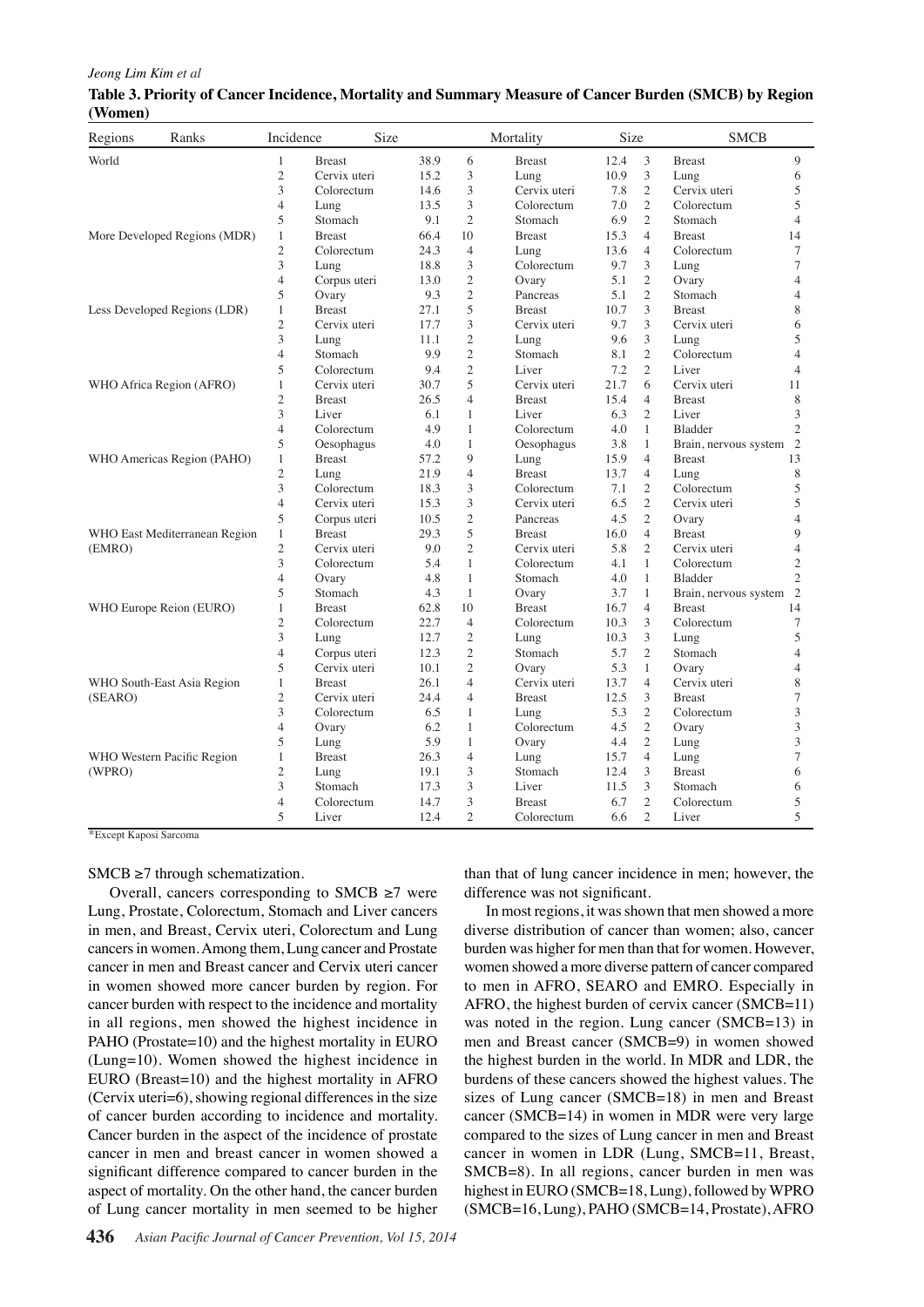*DOI:http://dx.doi.org/10.7314/APJCP.2014.15.1.433 A Single Measure of Cancer Burden Combining Incidence with Mortality Rates for Worldwide Application*



Figure 1. High Single Measure of Cancer Burden (SMCB ≥7) by Regions

(SMCB=8, Prostate) and SEARO (SMCB=7, Lung). The size of cancer burden in women was highest in EURO (SMCB=14, Breast), followed by PAHO (SMCB=13, Breast), follow by AFRO (SMCB=11, Cervix uteri), and EMRO (SMCB=9, Breast) or SEARO (SMCB=8, Cervix uteri), and WPRO (SMCB=7, Lung), indicating varied differences by region.

## **Discussion**

We compared the sizes of regional cancer burden using the Single Measure of Cancer Burden (SMCB). As the SMCB developed through combining incidence and mortality, a measure were quantified by compose to equal values since incidence and mortality sizes.

As the results of the SMCB, there was a regional difference in the size of cancer burden and diversity according to the cancer site. Lung cancer in men and breast cancer in women had a very high burden in most regions. Overall, lung cancer in men had the highest cancer burden in mortality, and Breast cancer in women had the highest cancer burden in incidence. These cancers were also the highest priorities in MDR and LDR. These patterns also varied by region. To be more specific, lung cancer in men included PAHO, EMRO, EURO, SEARO and WPRO, except for AFRO, and Breast cancer in women included AFRO, PAHO, EMRO, EURO and SEARO, except for WPRO. Therefore, these cancers were identified as important factors that increased the cancer burden around the world.

The SMCB results show that the priority of regional cancer burden was significantly different from the priority of incidence and mortality. In particular, the SMCB

showed the same results when the same cancer incidence and mortality were equal ranking. However, when the ranking of incidence and mortality was equal or the cancer site was different from each other, the SMCB included a new cancer or became lower than the ranking of incidence and mortality. The result was confirmed that even if any one of the rates incidence or mortality were high, the ranking of the SMCB was not decide for the direction.

The incidence of prostate cancer was 27.9, and the incidence of stomach cancer was 19.7 in the world, indicating that the incidence of prostate cancer was higher than the incidence of stomach cancer. On the other hand, the mortality of prostate cancer was 7.4, and the mortality of stomach cancer was 14.2, indicating that the mortality of stomach cancer was higher than the mortality of prostate cancer. However, when the incidence and mortality of these cancers were added up by the same cancer site, the value of prostate cancer was higher than the value of stomach cancer. Nevertheless, the SMCB results show that prostate cancer and stomach cancer were of the same priority. Based on these results, we identified that could be increased or decreased when the summary measurement simply adding the incidence and mortality, if ratio of the either part considerably increased or decreased due to the characteristics.

The SMCB is to measure population health. The DALY (Disability Adjusted Life-Year) has often been used as an indicator of summary measurement for disease burden (Gold, 2002; WHO, 2002). The DALY can be regarded as a clear indicator because it uses the weight of disability as a quantitative value to measure the burden caused by the disease, disability and death at the national level (Barker and Green, 1996).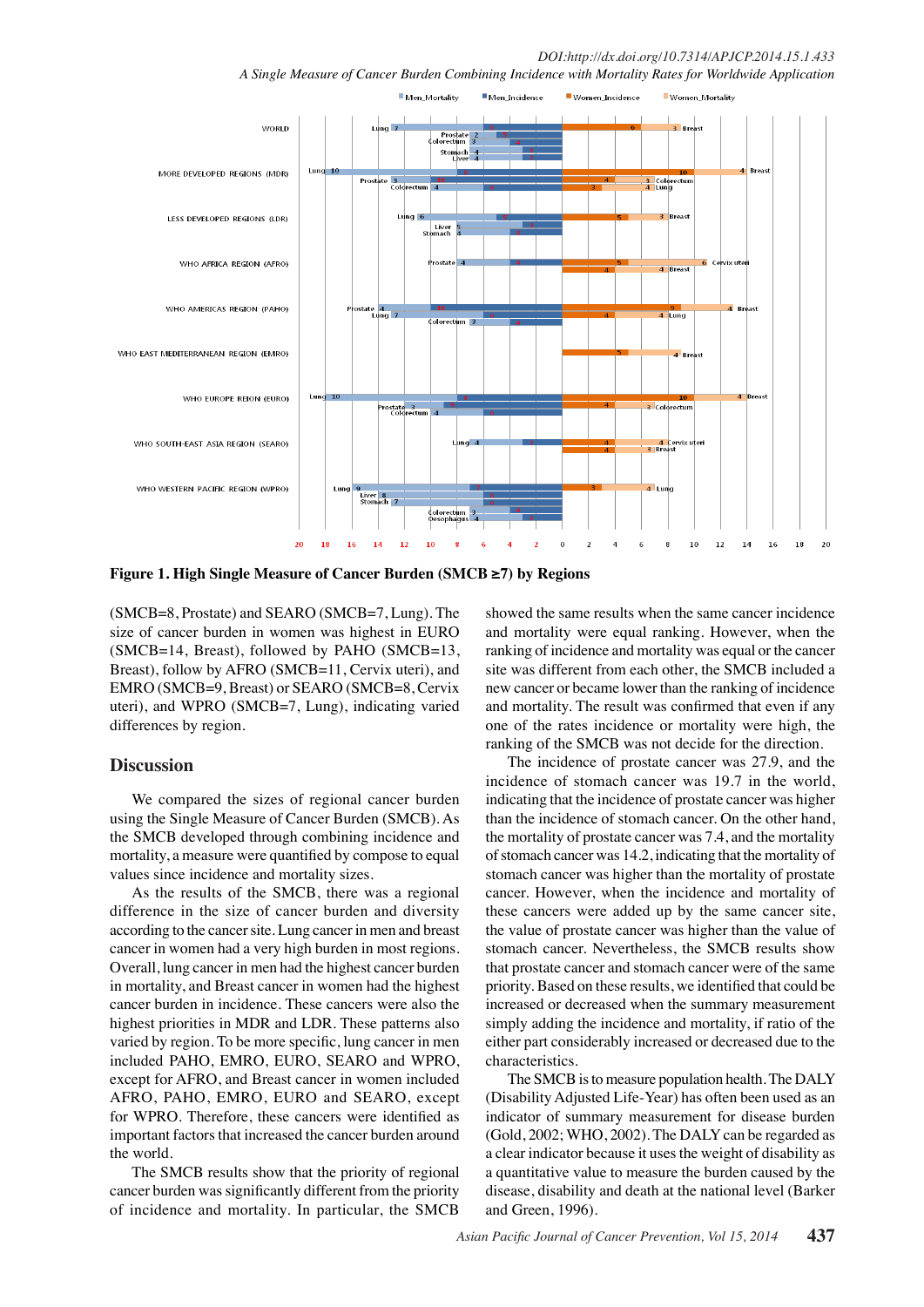#### *Jeong Lim Kim et al*

However, the DALY can occur different the burden of disease (WHO, 2001). When the age disability weight (Anand and Hanson, 1997) assessment for disability (Mont, 2007) and measuring the national burden of disease because it uses disability weight that can reasonably reflect the social preferences of the disease by country besides the common GBD (Global burden of disease) disability weight. Nevertheless, incidence and mortality are used as important indices for evaluating cancer burden (Hakama et al., 1975), MI ratio (Mortality-to-Incidence rate ratio) can identify trend of cancer but cannot evaluate the size of cancer burden(Sant et al., 2006). Moreover, because log transformation of data results in a greater ratio, this is not different from the separate measurement of incidence and mortality. Thus, we developed SMCB to assess the indicator size of cancer burden.

In the future, it is expected that the development of medical technology and aging of the world population will cause increased incidence and decreased mortality from cancer (Bray et al., 2012; Jemal et al., 2010). When comparing a single indicator that considers the absolute size of mortality, like the DALY (Soerjomataram et al., 2012) and the SMCB which considers the relative size of mortality, the SMCB gives prominence to cancer whose incidence is high but whose mortality is very low like prostate cancer. This indicates that the SMCB can be used to suggest important policy implications at this time when the character of chronic disease from cancer is enhanced. In addition, in regard to the DALY focuses on human resources of employment or housework of social has been raised continuously criticism that it has give weighted to young people excessively, the SMCB reflecting a balanced age structure can be a remarkable alternative indicator in preparation for the aging society.

The SMCB showed clarified results by wearing off each magnitude for incidence and mortality. In addition, cancer site and region were discriminated. The SMCB has large implications because it is simple and presents a comprehensive draw of priorities and interventions as a result of disease status and mortality. Therefore, the SMCB considers the validity of calculation of cancer burden and has meaning by comparing the results for major disease burden.

However, the SMCB is not an officially standardized method, and does not include objective criteria. Therefore, it should be noted that it is difficult to avoid controversy due to such limitations. Nevertheless, the current report showed that the incidence in MDR and mortality in LDR were present as the main factors of cancer burden worldwide. Also, the types of cancer that increased cancer burden in various regions in the world were presented. Thus, we recommend the SMCB method because of the effects relating to unusual priority peculiar differences in comparing and assessing the size of cancer burden by region.

We strongly recommend the method of SMCB. Worldwide cancer burden caused by increased cancer incidence is not a simple national health care problem, because this can be the burden for the global economy, as well as being the socio-economic burden for the nation. Nevertheless, resources are still being continuously wasted

due to cancer, but cancer burden has not been reduced.

(Woolf and Stange, 2006). Through this, we will be able00.0 Cancer can be reduced or controlled by implementing evidence-based strategies through prevention and early detection. However, because early detection or new treatment methods of cancer can cause abrupt changes in incidence and mortality, it may be difficult to predict cancer burden. Therefore, as a prediction plan for cancer burden, we should understand the position of the problem by setting the priority and determining the direction by presenting sufficient evidence using limited resources to obtain enhanced health outcomes (Thun et al., 2010).

It also has a similar meaning as the health indicators of 50.0 whether preferentially solve what due to incurred expenses **75.0** National policies were very complicated to determine and potential differences even if using the appropriate method for any problems. This study can help to assess resources allocations and to review information and input. the state of Maryland in the United States ("Health people 2010 Toolkit. A field guide to health planning" 2002).

0 0 In the future, regional cancer burden is required 25.0 through the development of a standardized tool that can be helpful in conducting a variety of research and guidance through continuous monitoring and accurate estimation according to the changes of period. Therefore, the single measure that we developed will be able to provide specific quantitative information for determination of a policy to reduce cancer burden. The SMCB can be used as a valuable tool for decision making requiring diseases that can be identified through a variety of figures and intervention programs as well as an independent tool for outlining goals and a vision for effective cancer control.

The single measure will help to priority setting for reducing cancer burden in health policy. In the future, this tool is expected to be utilized for research on cancer burden to correctly reflect the changing trends of cancer.

## **Acknowledgements**

This study was supported by the CB-2011-01-01 project that was approved by the Institute of Health Services Research of Yonsei University and sponsored by the Korean Foundation for Cancer Research(CB-2011-01-01).

## **References**

- Anand S, Hanson K (1997). Disability-adjusted life years: a critical review. *J Health Econ*, **16**, 685-702.
- Barker C, Green A (1996). Opening the debate on DALYs (disability-adjusted life years). *Health policy plann*, **11**, 179-83.
- Bray F, Jemal A, Grey N, et al (2012). Global cancer transitions according to the Human Development Index (2008-2030): a population-based study. *Lancet Oncol*, **13**, 790-801.
- Bray F, MÃller B (2006). Predicting the future burden of cancer. *Nat Rev Cancer*, **6**, 63-74.
- Bray F, Ren JS, Masuyer E, Ferlay J (2013). Global estimates of cancer prevalence for 27 sites in the adult population in 2008. *Int J Cancer*, **132**, 1133-45.
- Cho KH, Park S, Lee KS, et al (2013). A single measure of cancer burden in Korea from 1999 to 2010. *Asian Pac J Cancer Prev*, **14**, 5249-55
- Ferlay J, Shin HR, Bray F, et al (2010). Estimates of worldwide